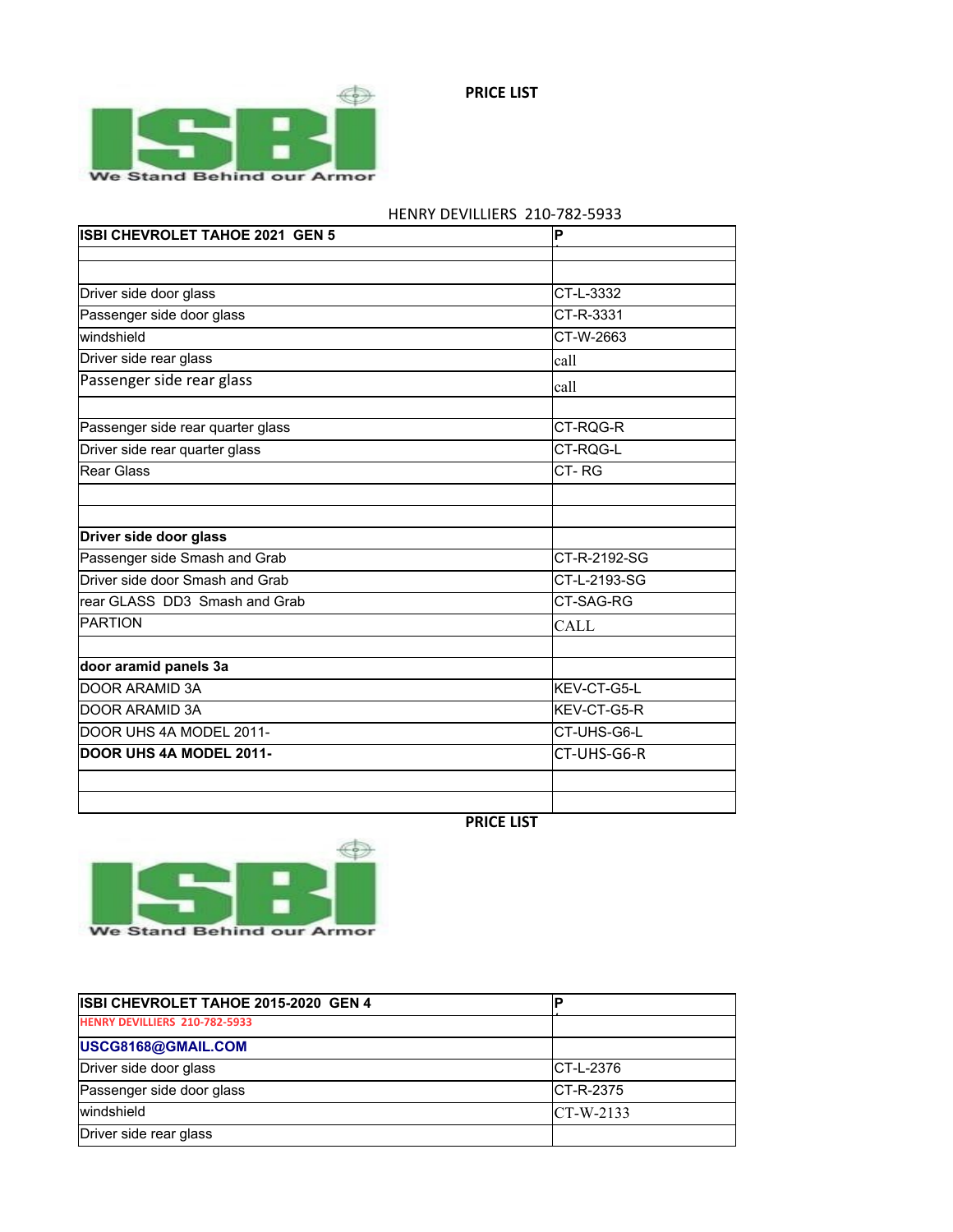| Passenger side rear glass         |                    |
|-----------------------------------|--------------------|
|                                   |                    |
| Passenger side rear quarter glass | CTG4-RQG-R         |
| Driver side rear quarter glass    | CTG4-RQG-L         |
| lRear Glass                       | CTG4-RG            |
| <b>PARTITION</b>                  |                    |
|                                   |                    |
| Driver side door glass            |                    |
| Passenger side Smash and Grab     | CT-R-1163-SG       |
| Driver side door Smash and Grab   | CT-L-1164-SG       |
| rear GLASS DD3 Smash and Grab     | CTG4-SAG-RG        |
| PARTITION                         | CALL               |
| door aramid panels 3a             |                    |
| DOOR ARAMID 3A                    | KEV-CT-G4-L        |
| DOOR ARAMID 3A                    | <b>KEV-CT-G4-R</b> |
| DOOR UHS 4A MODEL 2011-           | CTG4-UHS-G4-L      |
| DOOR UHS 4A MODEL 2011-           | CTG4-UHS-G4-R      |
|                                   |                    |
|                                   |                    |
|                                   |                    |



PRICE LIST

We Stand Behind our Armor

| ISBI CHEVROLET TAHOE 2007-2014 GEN 3             | P/N                 |
|--------------------------------------------------|---------------------|
| HENRY DEVILLIERS 210-782-5933 USCG8168@GMAIL.COM |                     |
| <b>Chevrolet</b>                                 |                     |
| Driver side door glass                           | CT-L-1164           |
| Passenger side door glass                        | CT-R-1163           |
| windshield                                       | CT-W-1658           |
| Driver side rear glass                           | <b>CALL</b>         |
| Passenger side rear glass                        | CALL                |
|                                                  |                     |
| Passenger side rear quarter glass                | CTG3-ROG-R          |
| Driver side rear quarter glass                   | CTG3-RQG-L          |
| Rear Glass                                       | CTG3-RG             |
| <b>PARTITION</b>                                 |                     |
|                                                  |                     |
| Driver side door glass                           |                     |
| Passenger side Smash and Grab                    | CT-R1163-SG         |
| Driver side door Smash and Grab                  | CT-L-1164-SG        |
| rear GLASS DD3 Smash and Grab                    | CTG3-SAG-RG         |
| <b>PARTITION</b>                                 | <b>CALL</b>         |
| door aramid panels 3a                            |                     |
| DOOR ARAMID 3A                                   | <b>IKEV-CT-G3-L</b> |
| DOOR ARAMID 3A                                   | <b>IKEV-CT-G3-R</b> |
| DOOR UHS 4A MODEL 2011-                          | CTG3-UHS-G3-L       |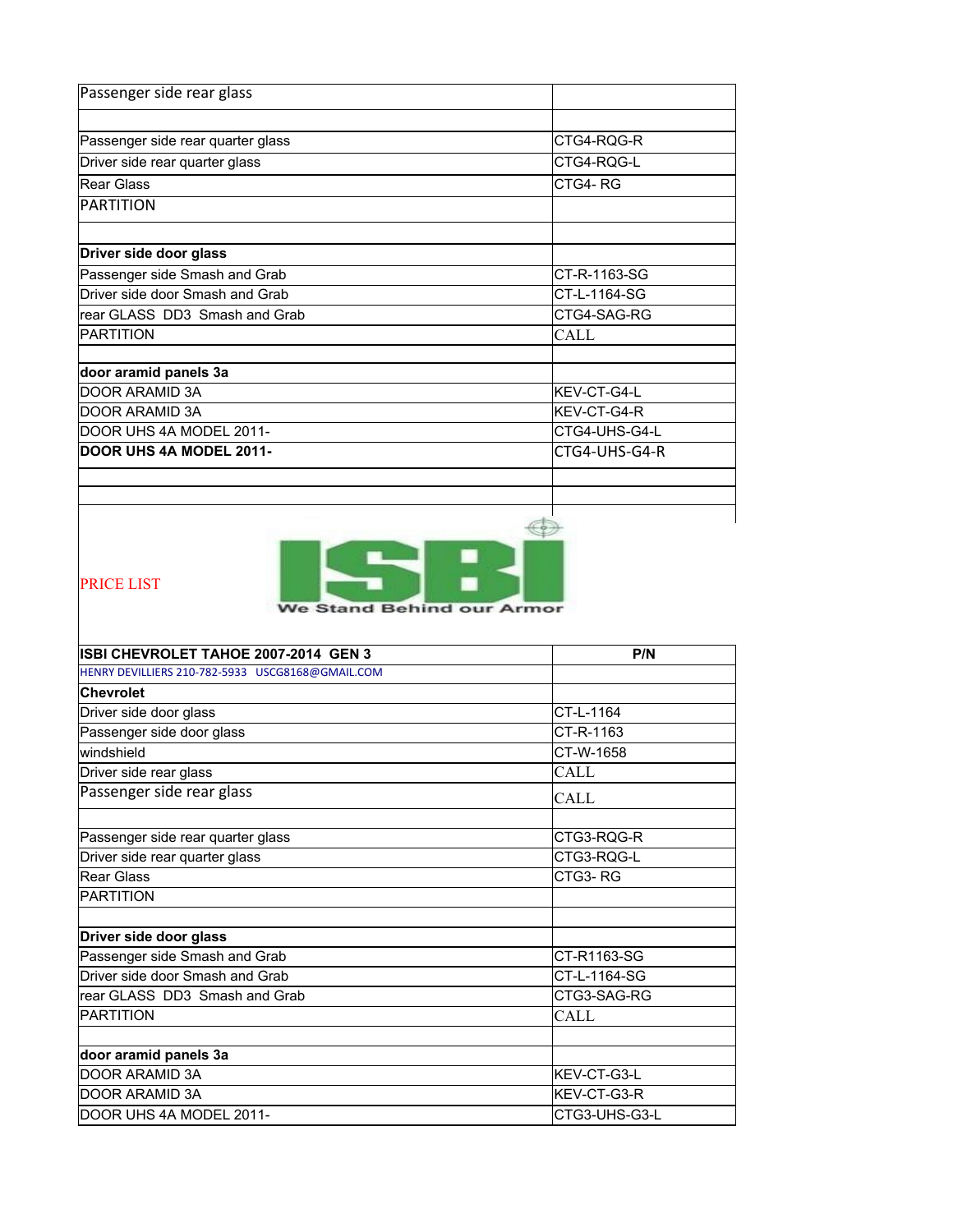## **DOOR UHS 4A MODEL 2011-** CTG3-UHS-G3-R

**PRICE LIST**



| <b>ISBI CHEVROLET SILVERADO 2019</b>             | P/N            |
|--------------------------------------------------|----------------|
| HENRY DEVILLIERS 210-782-5933 USCG8168@GMAIL.COM |                |
| <b>Chevrolet</b>                                 |                |
| Driver side door glass                           | CS-L-3244      |
| Passenger side door glass                        | CS-R-3243      |
| windshield                                       | CS-W-2497      |
| Driver side rear glass                           |                |
| Passenger side rear glass                        |                |
|                                                  |                |
| Passenger side rear quarter glass                | CSG5-ROG-R     |
| Driver side rear quarter glass                   | CSG5-ROG-L     |
| Rear Glass                                       | CSG5-RG        |
|                                                  |                |
| Driver side door glass                           |                |
| Passenger side Smash and Grab                    | CS-R-3242-SG   |
| Driver side door Smash and Grab                  | CS-L-3244-SG   |
| rear GLASS DD3 Smash and Grab                    | CSG5-SAG-RG    |
| <b>PARTITION</b>                                 | CALL           |
|                                                  |                |
| door aramid panels 3a                            |                |
| <b>DOOR ARAMID 3A</b>                            | KFV-CS-G5-I    |
| <b>DOOR ARAMID 3A</b>                            | KEV-CS-G5-R    |
| DOOR UHS 4A MODEL 2011-                          | CS-G5-UHS-G5-L |
| DOOR UHS 4A MODEL 2011-                          | CS-G5-UHS-G5-R |



**PRICE LIST** HENRY DEVILLIERS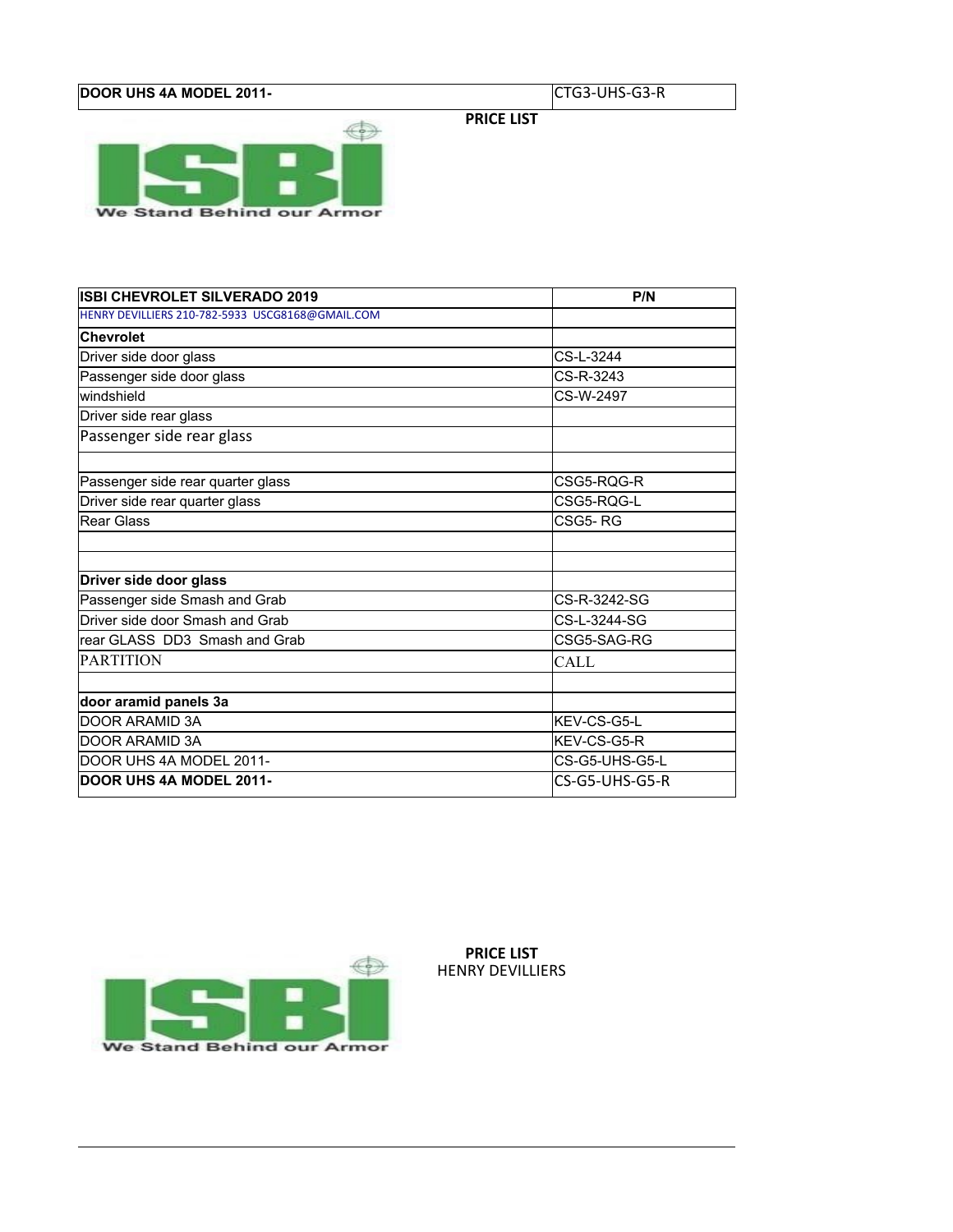| ISBI CHEVROLET SILVERADO 2014-2019               | 210-782-            |
|--------------------------------------------------|---------------------|
| HENRY DEVILLIERS 210-782-5933 USCG8168@GMAIL.COM |                     |
| <b>Chevrolet</b>                                 |                     |
| Driver side door glass                           | CS-L-2193           |
| Passenger side door glass                        | CS-R-2192           |
| windshield                                       | CS-W-2040           |
| Driver side rear glass                           | CALL                |
| Passenger side rear glass                        | <b>CALL</b>         |
|                                                  |                     |
| Driver side door glass                           |                     |
| Passenger side Smash and Grab                    | CS-R-2192-SG        |
| Driver side door Smash and Grab                  | CS-L-2193-SG        |
| rear GLASS DD3 Smash and Grab                    | CSG4-SAG-RG         |
| PARTITION                                        |                     |
| door aramid panels 3a                            |                     |
| DOOR ARAMID 3A                                   | <b>IKEV-CS-G4-L</b> |
| DOOR ARAMID 3A                                   | <b>IKEV-CS-45-R</b> |
| DOOR UHS 4A MODEL 2011-                          | CS-G4-UHS-G4-L      |
| <b>DOOR UHS 4A MODEL 2011-</b>                   | CS-G4-UHS-G4-R      |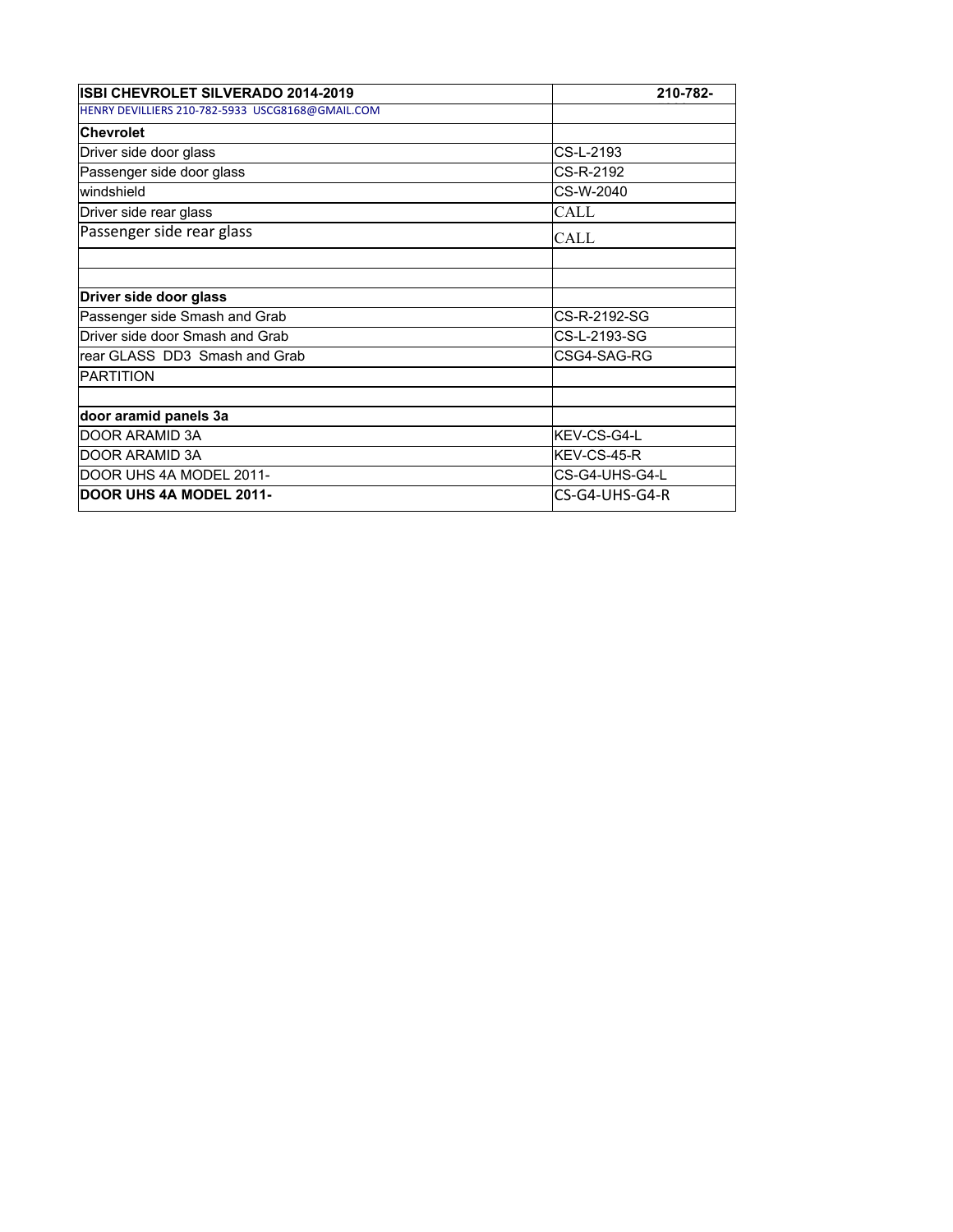| <b>RETAIL</b>          |
|------------------------|
|                        |
|                        |
| \$1,999.00             |
| \$1,999.00             |
| \$2,800.00             |
| \$1,999.00             |
| 51,999.00              |
|                        |
| $\overline{$1,800.00}$ |
| \$1,800.00             |
| \$1,999.00             |
|                        |
|                        |
|                        |
| \$1,700.00             |
| \$1,700.00             |
| \$1,999.00             |
| $\frac{1}{1,700.00}$   |
|                        |
|                        |
| \$999.95               |
| \$999.95               |
| \$1,200.00             |
| $\overline{1200}$      |
|                        |
|                        |

| <b>RETAIL</b> |  |
|---------------|--|
|               |  |
|               |  |
| \$1,999.00    |  |
| \$1,999.00    |  |
| \$2,800.00    |  |
| \$1,999.00    |  |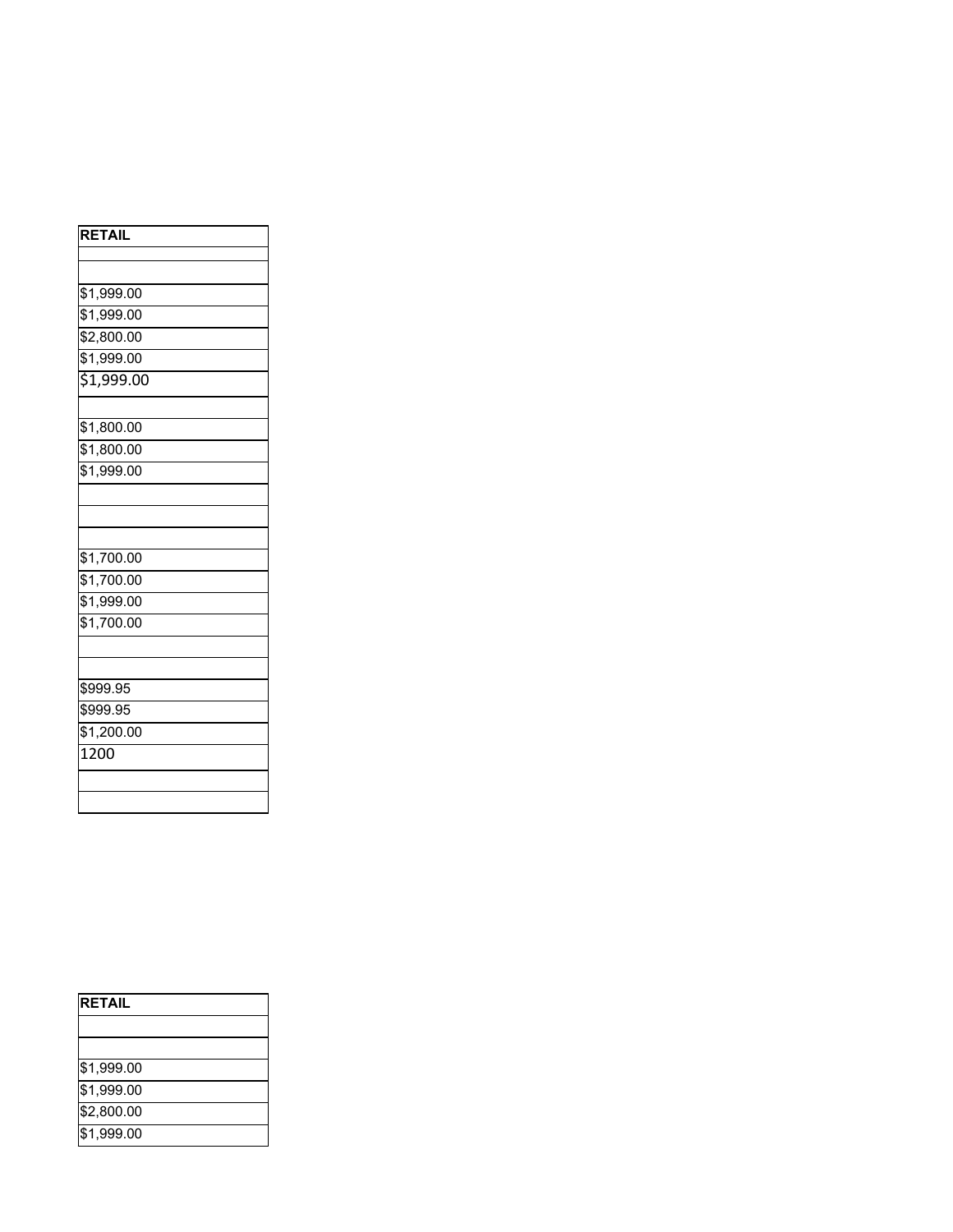| \$1,999.00             |  |
|------------------------|--|
|                        |  |
|                        |  |
| $\overline{$1,700.00}$ |  |
| \$1,700.00             |  |
| \$1,999.00             |  |
| \$1,800.00             |  |
|                        |  |
|                        |  |
|                        |  |
| \$1,700.00             |  |
| \$1,700.00             |  |
| \$1,999.00             |  |
| \$1,700.00             |  |
|                        |  |
|                        |  |
| \$999.95               |  |
| \$999.95               |  |
| \$1,200.00             |  |
| 1200                   |  |
|                        |  |
|                        |  |
|                        |  |
|                        |  |
|                        |  |
|                        |  |
|                        |  |
|                        |  |
|                        |  |
|                        |  |
|                        |  |
| <b>RETAIL</b>          |  |
|                        |  |
|                        |  |
| \$1,999.00             |  |
|                        |  |
| \$1,999.00             |  |
| $\overline{$}2,800.00$ |  |
| \$1,999.00             |  |
| $\overline{$1,999.00}$ |  |
|                        |  |
| \$1,700.00             |  |
| \$1,700.00             |  |
| \$1,999.00             |  |
|                        |  |
|                        |  |
|                        |  |
|                        |  |
| \$1,700.00             |  |
| \$1,700.00             |  |
| \$1,999.00             |  |
| \$1,700.00             |  |
|                        |  |
|                        |  |
| \$999.95               |  |

\$1,200.00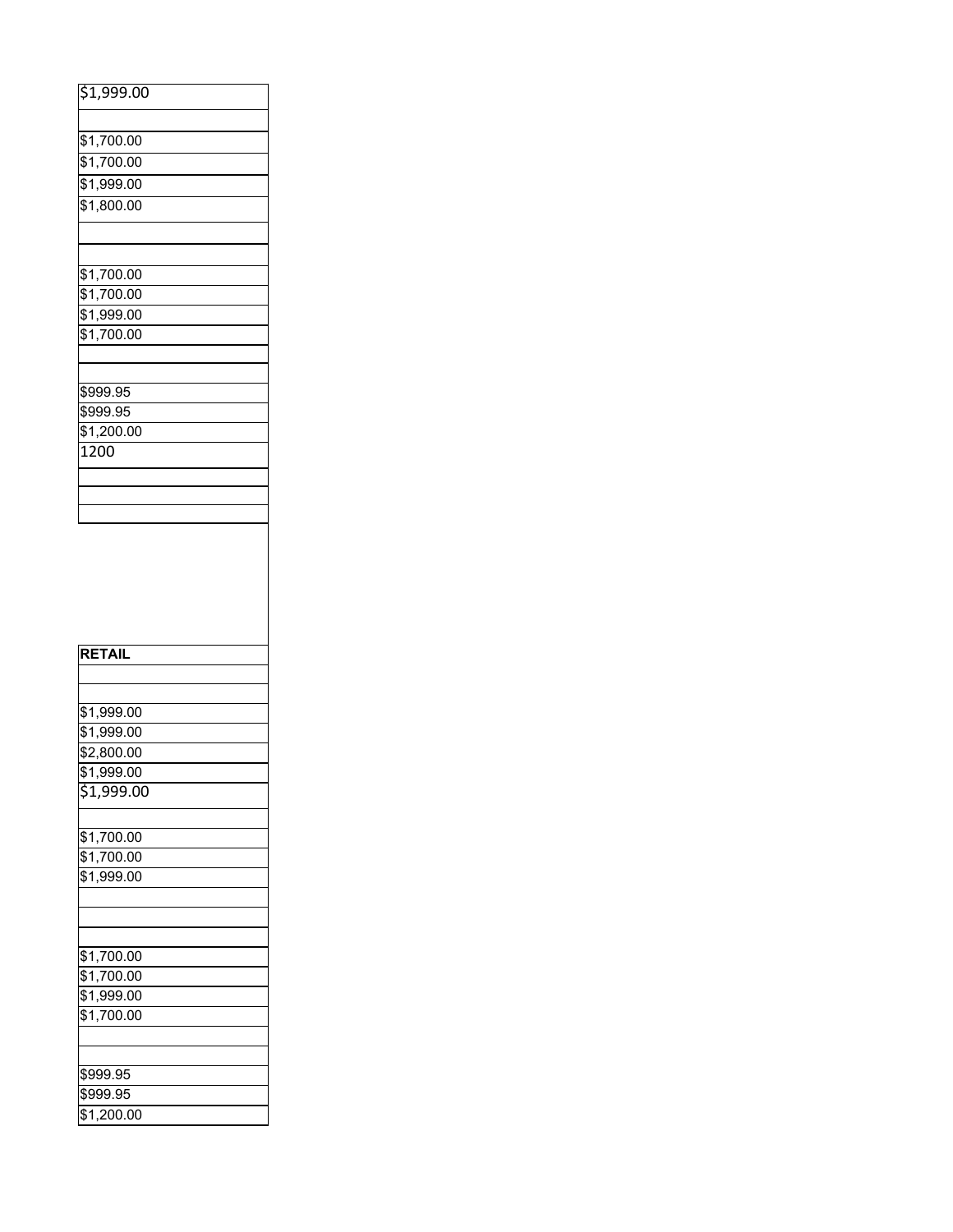| <b>RETAIL</b> |
|---------------|
|               |
|               |
| \$1,999.00    |
| \$1,999.00    |
| \$2,800.00    |
| \$1,995.00    |
| \$1,995.00    |
|               |
| \$1,999.00    |
| \$1,999.00    |
| \$1,999.00    |
|               |
|               |
|               |
| \$1,700.00    |
| \$1,700.00    |
| \$1,700.00    |
| \$1,700.00    |
|               |
|               |
| \$999.95      |
| \$999.95      |
| \$1,200.00    |
| 1200          |
|               |

1200